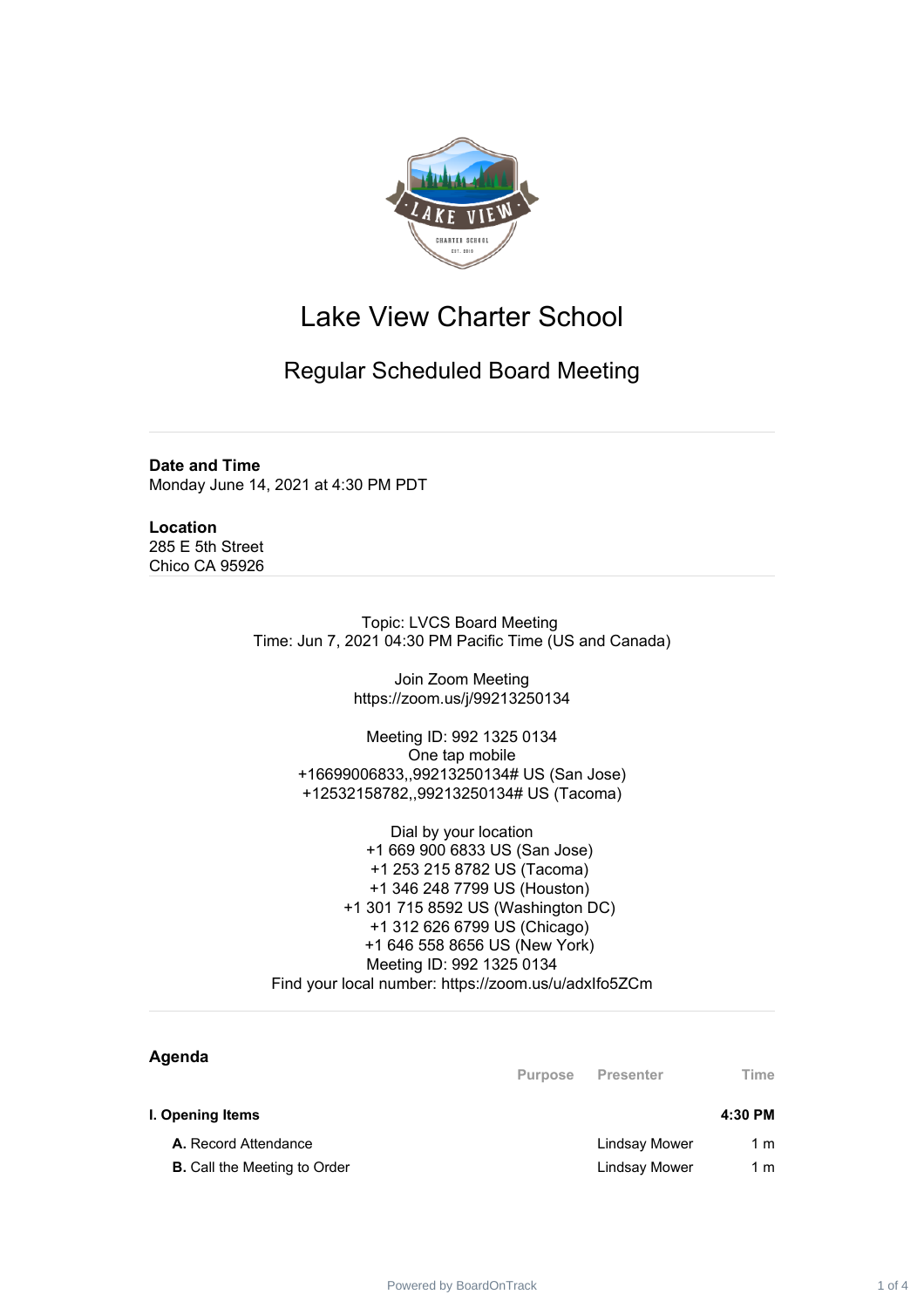| C. Approval of the Agenda                                                                                                                                                         | Purpose<br>Vote           | <b>Presenter</b><br><b>Lindsay Mower</b>       | Time<br>1 m     |
|-----------------------------------------------------------------------------------------------------------------------------------------------------------------------------------|---------------------------|------------------------------------------------|-----------------|
| <b>D.</b> Closed Session                                                                                                                                                          | Vote                      | Representative<br>from Young,<br>Minney & Corr | 20 <sub>m</sub> |
| Public Employee Performance Evaluation: Executive Director                                                                                                                        |                           |                                                |                 |
| Conference with Legal Counsel: Anticipated Litigation<br>Significant exposure to litigation pursuant to paragraph (2) or (3) of subdivision (d) of section<br>54956.9: (one case) |                           |                                                |                 |
| <b>E.</b> Announcement of Action Taken in Closed<br>Session                                                                                                                       |                           | <b>Lindsay Mower</b>                           | 5 m             |
| <b>F.</b> Public Comments                                                                                                                                                         |                           |                                                | 2 <sub>m</sub>  |
| <b>G.</b> Approve Minutes                                                                                                                                                         | Approve<br><b>Minutes</b> | <b>Lindsay Mower</b>                           | 1 <sub>m</sub>  |
| Approve minutes for Regular Scheduled Board Meeting on May 26, 2021                                                                                                               |                           |                                                |                 |
| H. Executive Director's Report                                                                                                                                                    |                           | Julie Haycock-<br>Cavender                     | 10 <sub>m</sub> |
| II. Finance                                                                                                                                                                       |                           |                                                | 5:11 PM         |
| A. May Financials                                                                                                                                                                 | Vote                      | Darlington<br>Ahaiwe                           | 10 <sub>m</sub> |
| Discussion and Potential Action                                                                                                                                                   |                           |                                                |                 |
| <b>B.</b> Annual Budget                                                                                                                                                           | Vote                      | Darlington<br>Ahaiwe                           | 10 <sub>m</sub> |
| C. Shared Executive Personnel Memorandum of<br>Understanding for Julie Haycock-Cavender and<br>Jenell Sherman                                                                     | Vote                      | Julie Haycock-<br>Cavender                     | 5 <sub>m</sub>  |
| <b>D.</b> Executive Director Salary                                                                                                                                               | Vote                      | Darcy Belleza                                  | 5 m             |
| E. Shared Staff Memorandum of Understanding                                                                                                                                       | Vote                      | Julie Haycock-<br>Cavender                     | 5m              |
| F. Shared Staff Memorandum of Understanding<br>with Central for High School Virtual Academy                                                                                       | Vote                      | Julie Haycock-<br>Cavender                     | 5 m             |
| G. Services Agreement with Sequoia Grove<br><b>Charter Alliance</b>                                                                                                               | Vote                      | Julie Haycock-<br>Cavender                     | 5 m             |
| H. Stipends Chart                                                                                                                                                                 | Vote                      | Julie Haycock-<br>Cavender                     | 5 m             |
| III. Operations                                                                                                                                                                   |                           |                                                | 6:01 PM         |
| A. Resolution to Change Email Addresses and<br>Other Contact Information on All Policies and<br>Documents                                                                         | Vote                      | Julie Haycock-<br>Cavender                     | 5 m             |
| <b>B.</b> Conflict Waiver for Representation of Sequoia<br><b>Grove Charter Alliance</b>                                                                                          | Vote                      | Julie Haycock-<br>Cavender                     | 5 m             |
| C. Safe Return to In-Person Instruction Plan                                                                                                                                      | <b>FYI</b>                | Julie Haycock-<br>Cavender                     | 5 <sub>m</sub>  |
| D. Public Hearing of Safe Return to In-Person<br><b>Instruction Plan</b>                                                                                                          | <b>Discuss</b>            | Julie Haycock-<br>Cavender                     | 5 m             |

## **IV. Academic Excellence 6:21 PM**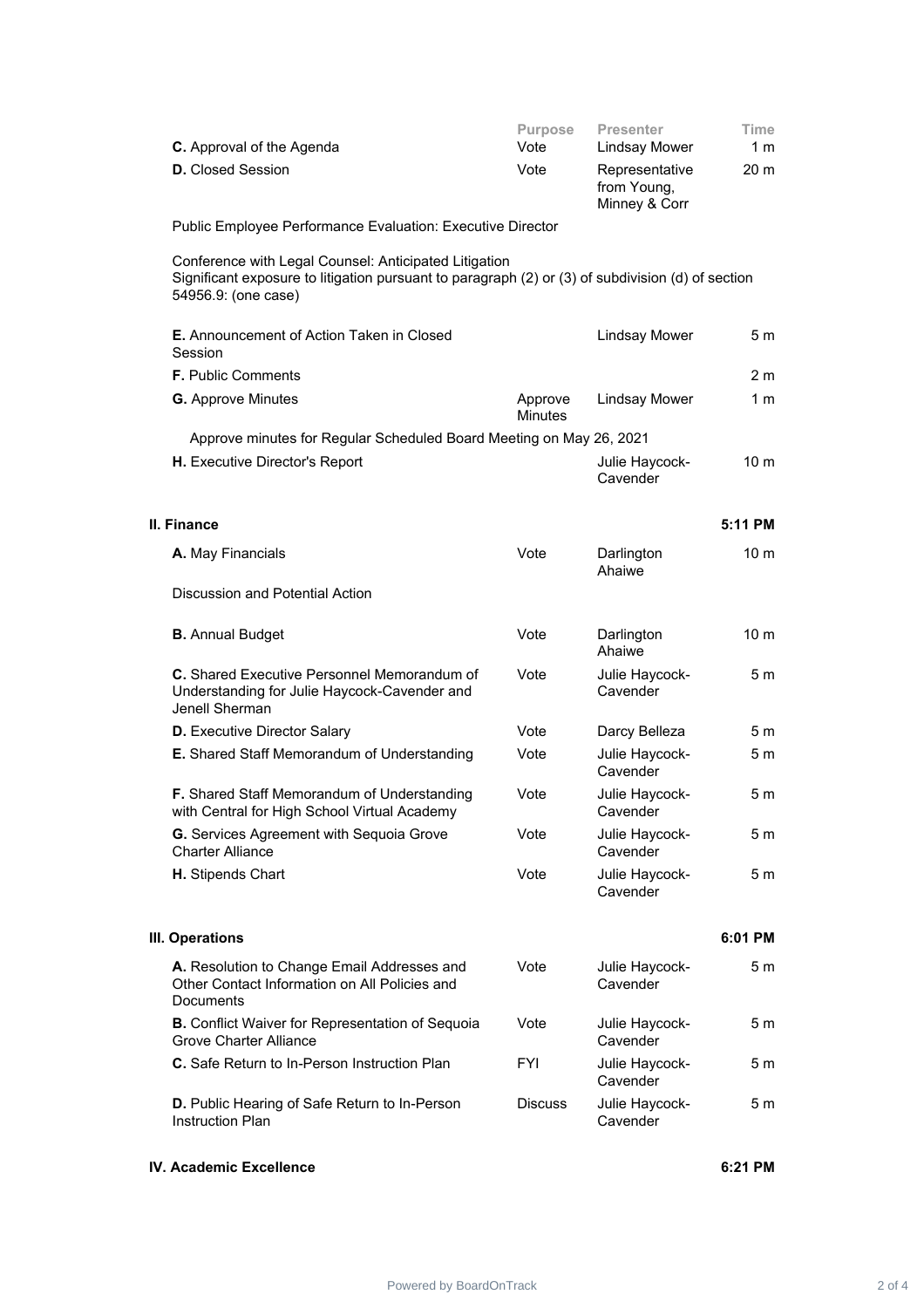|                                                              | <b>Purpose</b> | Presenter                  | Time |
|--------------------------------------------------------------|----------------|----------------------------|------|
| A. Local Control and Accountability Plan 2021-<br>2022       | Vote           | Darcy Belleza              | 5 m  |
| <b>B.</b> Budget Overview for Parents 2021-2022              | Vote           | Darcy Belleza              | 5 m  |
| <b>C.</b> Student Freedom of Speech and Expression<br>Policy | Vote           | Julie Haycock-<br>Cavender | 5m   |
| <b>D.</b> Sexual Health and HIV Prevention Policy            | Vote           | Julie Haycock-<br>Cavender | 5m   |
| <b>E.</b> Parent and Family Involvement Policy               | Vote           | Julie Haycock-<br>Cavender | 5m   |
| <b>F.</b> Homeless Education Policy Review                   | <b>Discuss</b> | Julie Haycock-<br>Cavender | 5m   |
| <b>G.</b> Special Education Local Plan Area (SELPA)          | Vote           | Dr. Amanda<br>Johnson      | 5m   |

## **V. Operations**

| VI. Governance                                                                    |                |                            | 6:56 PM         |
|-----------------------------------------------------------------------------------|----------------|----------------------------|-----------------|
| A. Board Meeting Calendar for the 2021-2022<br>School Year                        | Vote           | Darcy Belleza              | 10 <sub>m</sub> |
| <b>B.</b> Discussion and Potential Action on Board<br>Member Recruitment          | Vote           | Lindsay Mower              | 5m              |
| <b>C.</b> Discussion and Potential Action on Stipend<br>Amounts for Board Members | <b>Discuss</b> | Julie Haycock-<br>Cavender | 5 m             |
| <b>D.</b> Upcoming Compliance Items                                               | <b>FYI</b>     | Darcy Belleza              | 5 m             |
| <b>E.</b> Conflict of Interest Policy                                             | <b>FYI</b>     | Darcy Belleza              | 10 <sub>m</sub> |
| VII. Closing Items                                                                |                |                            | 7:31 PM         |
| A. Board of Director's Comments & Requests                                        | <b>Discuss</b> |                            | 2 <sub>m</sub>  |
| <b>B.</b> Announcement of Next Regular Scheduled<br><b>Board Meeting</b>          | <b>FYI</b>     | Lindsay Mower              | 1 m             |
| The Next Regular Schedule Board Meeting is July 21, 2021 at 5:00 PM.              |                |                            |                 |

**C.** Adjourn Meeting Vote

Public Comment Rules: Members of the public may address the Board on agenda or non-agenda items through the teleconference platform, Zoom. Zoom does not require the members of the public to have an account or login. Please either utilize the chat option to communicate to the administrative team of your desire to address the Board or simply communicate orally your desire to address the Board when the Board asks for public comments. Speakers may be called in the order requests are received. Comments are limited to 2 minutes each, with no more than 15 minutes per single topic. If a member of the public utilizes a translator to address the Board, those individuals are allotted 4 minutes each. If the Board utilizes simultaneous translation equipment in a manner that allows the Board to hear the translated public testimony simultaneously, those individuals are allotted 2 minutes each. By law, the Board is allowed to take action only on items on the agenda. The Board may, at its discretion, refer a matter to school staff or calendar the issue for future discussion.

Note: The Governing Board encourages those with disabilities to participate fully in the public meeting process. If you need a disability-related modification or accommodation,